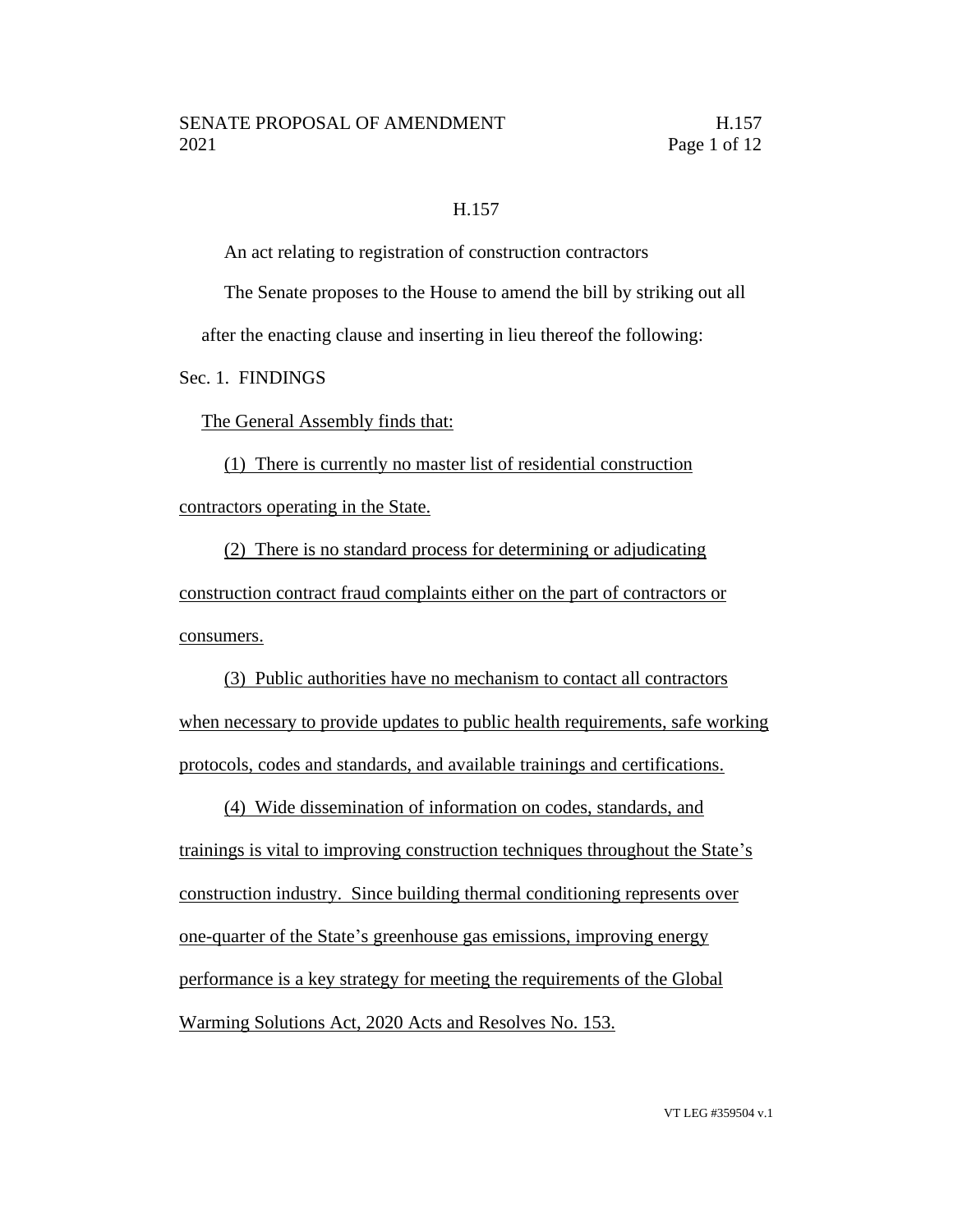(5) While registration is not licensure and confers no assurance of competence, consumers have no way of knowing whether a contractor is operating legally or has been subject to civil claims or disciplinary actions.

(6) A noncommercial, standardized public listing will provide

contractors an opportunity to include in their record optional third-party, Statesanctioned certifications.

Sec. 2. 3 V.S.A. § 122 is amended to read:

## § 122. OFFICE OF PROFESSIONAL REGULATION

The Office of Professional Regulation is created within the Office of the Secretary of State. The Office of Professional Regulation shall have a director who shall be is an exempt employee appointed by the Secretary of State and shall be an exempt employee. The following boards or professions are attached to the Office of Professional Regulation:

\* \* \*

(50) Residential Contractors

Sec. 3. 26 V.S.A. chapter 107 is added to read:

## CHAPTER 107. RESIDENTIAL CONTRACTORS

### Subchapter 1. General Provisions

## § 5501. REGISTRATION REQUIRED

(a) A person shall register with the Office of Professional Regulation prior to contracting with a homeowner to perform residential construction in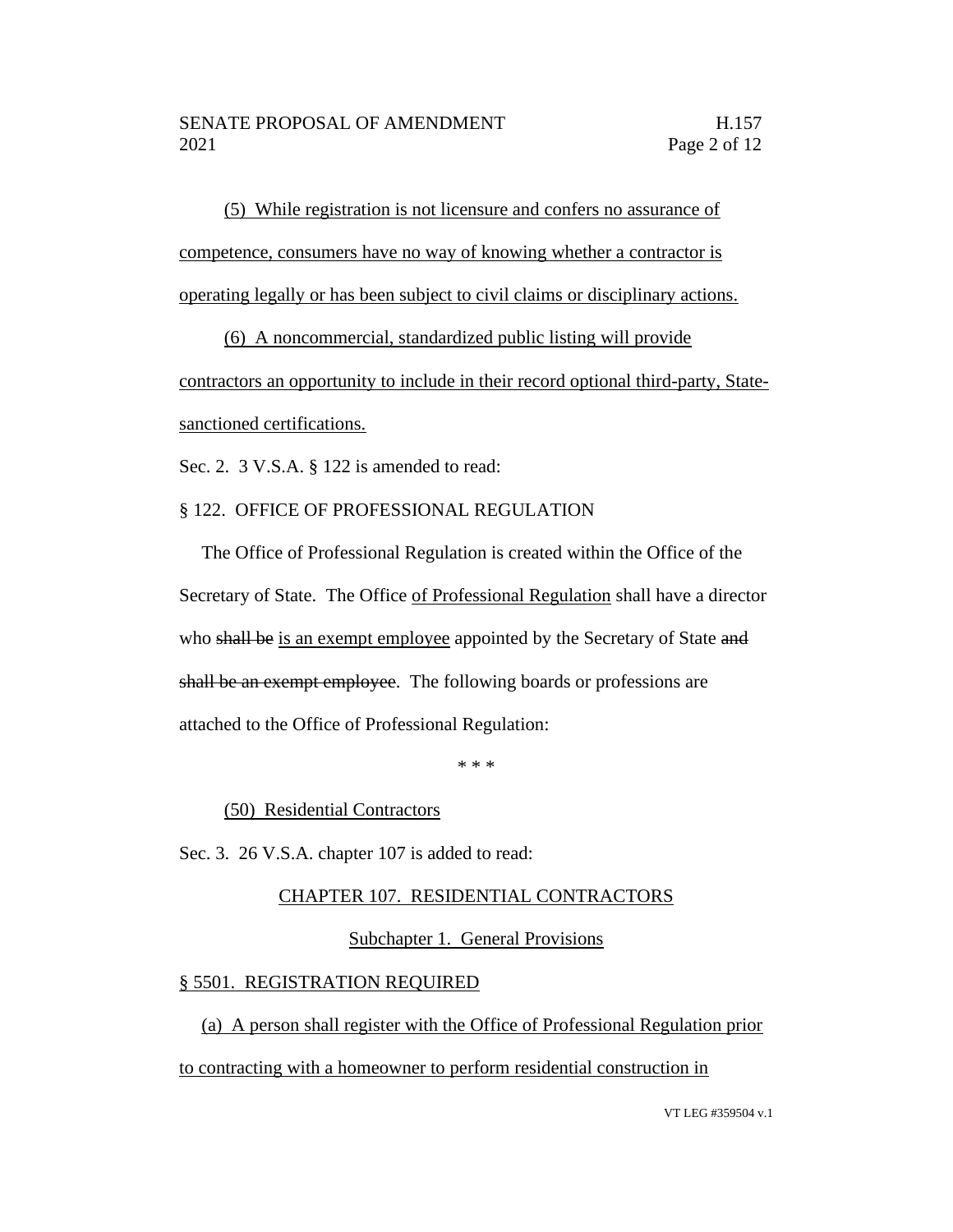exchange for consideration of more than \$2,500.00, including labor and materials.

(b) Unless otherwise exempt under section 5502 of this title, as used in this chapter, "residential construction" means to build, demolish, or alter a residential dwelling unit, or a building or premises with four or fewer residential dwelling units, in this State, and includes interior and exterior construction, renovation, and repair; painting; paving; roofing; weatherization; installation or repair of heating, plumbing, solar, electrical, water, or wastewater systems; and other activities the Office specifies by rule consistent with this chapter.

## § 5502. EXEMPTIONS

This chapter does not apply to:

(1) an employee acting within the scope of his or her employment for a business organization registered under this chapter;

(2)(A) a professional engineer, licensed architect, or tradesperson

licensed, registered, or certified by the Department of Public Safety acting within the scope of his or her license, registration, or certification; or

(B) a business that performs residential construction if the work is performed primarily by or under the direct supervision of one or more employees who are individually exempt from registration under subdivision  $(2)(A)$  of this section;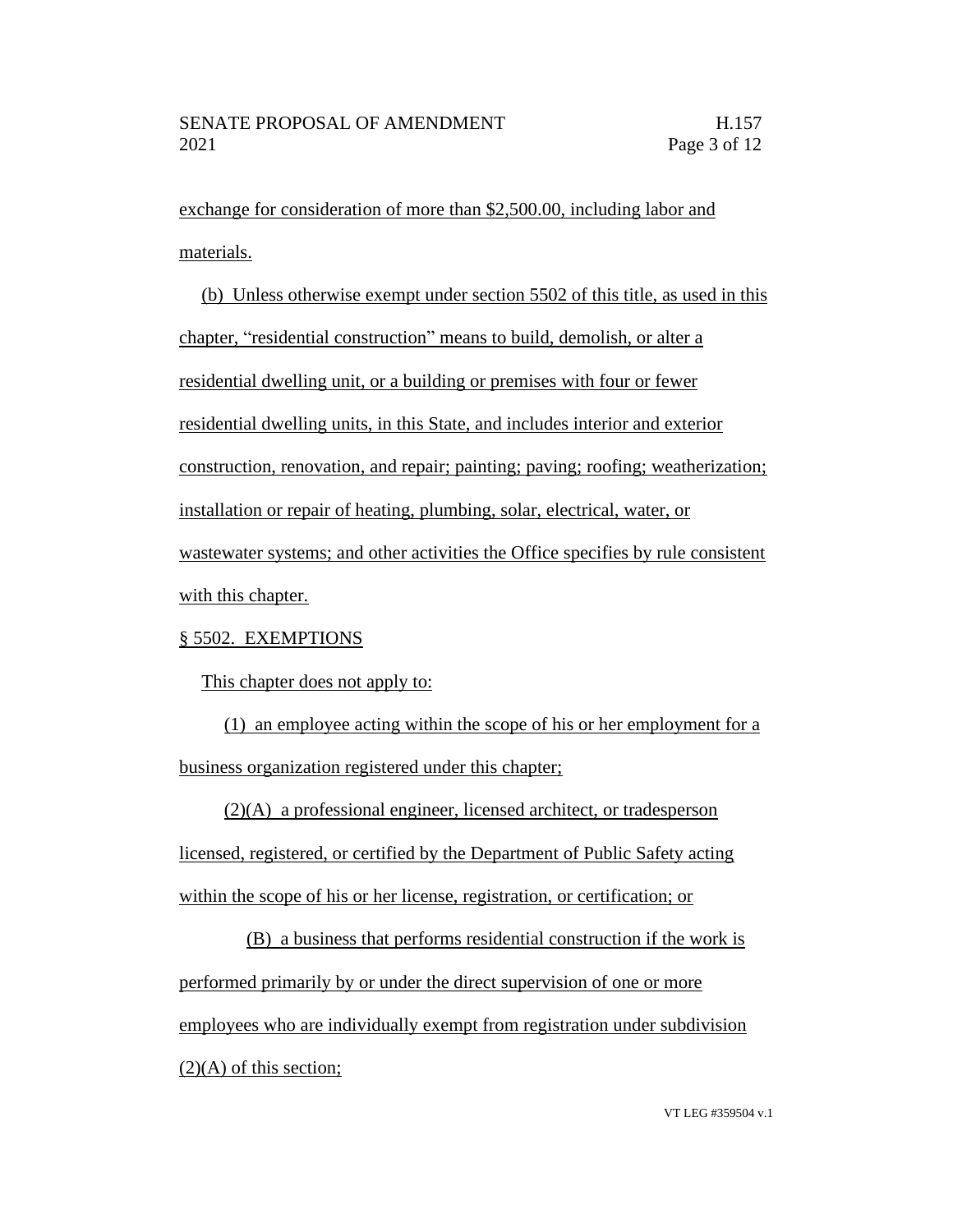(3) delivery or installation of consumer appliances, audio-visual equipment, telephone equipment, or computer network equipment;

(4) landscaping;

(5) work on a structure that is not attached to a residential building; or

(6) work that would otherwise require registration that a person

performs in response to an emergency, provided the person applies for

registration within a reasonable time after performing the work, as specified by

rule.

# § 5503. MANDATORY REGISTRATION AND VOLUNTARY

# CERTIFICATION DISTINGUISHED

(a)(1) The system of mandatory registration established by this chapter is intended to protect against fraud, deception, breach of contract, and violations of law, but is not intended to establish standards for professional qualifications or workmanship that is otherwise lawful.

(2) The provisions of 3 V.S.A. § 129a, with respect to a registration,

shall be construed in a manner consistent with the limitations of this subsection.

(b) The system of voluntary certification established in this chapter is intended to provide consumers and contractors with a publicly available, noncommercial venue for contractors to list optional approved certifications. The Director of Professional Regulation, in consultation with public safety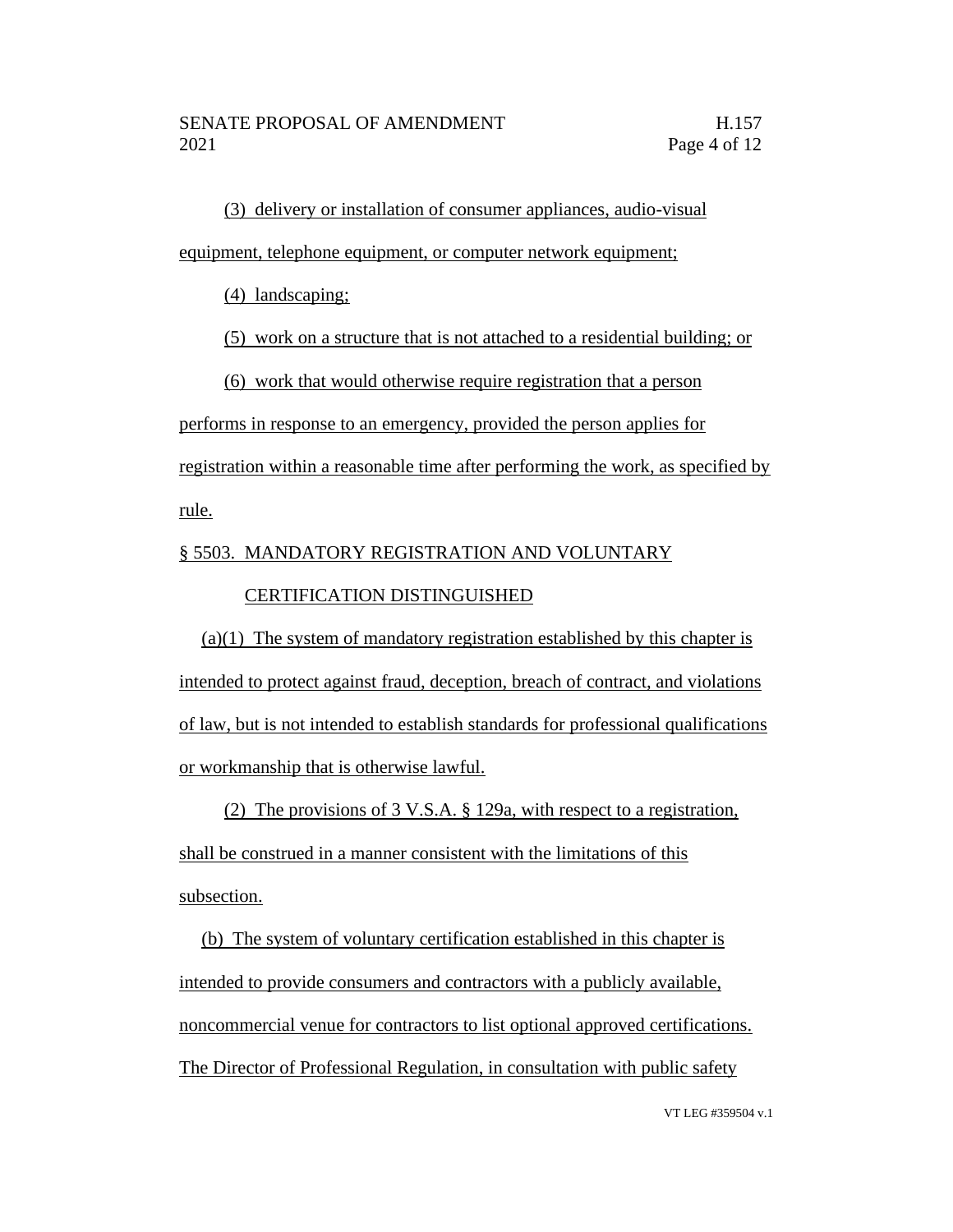officials and recognized associations or boards of builders, remodelers,

architects, and engineers, may:

(1) adopt rules providing for the issuance of voluntary certifications, as defined in subdivision 3101a(1) of this title, that signify demonstrated competence in particular subfields and specialties related to residential

construction;

(2) establish minimum qualifications, and standards for performance and conduct, necessary for certification; and

(3) discipline a certificant for violating adopted standards or other law,

with or without affecting the underlying registration.

Subchapter 2. Administration

# § 5505. DUTIES OF THE DIRECTOR

(a) The Director of Professional Regulation shall:

(1) provide information to the public concerning registration,

certification, appeal procedures, and complaint procedures;

(2) administer fees established under this chapter;

(3) receive applications for registration or certification, issue

registrations and certifications to applicants qualified under this chapter, deny or renew registrations or certifications, and issue, revoke, suspend, condition, and reinstate registrations and certifications as ordered by an administrative law officer; and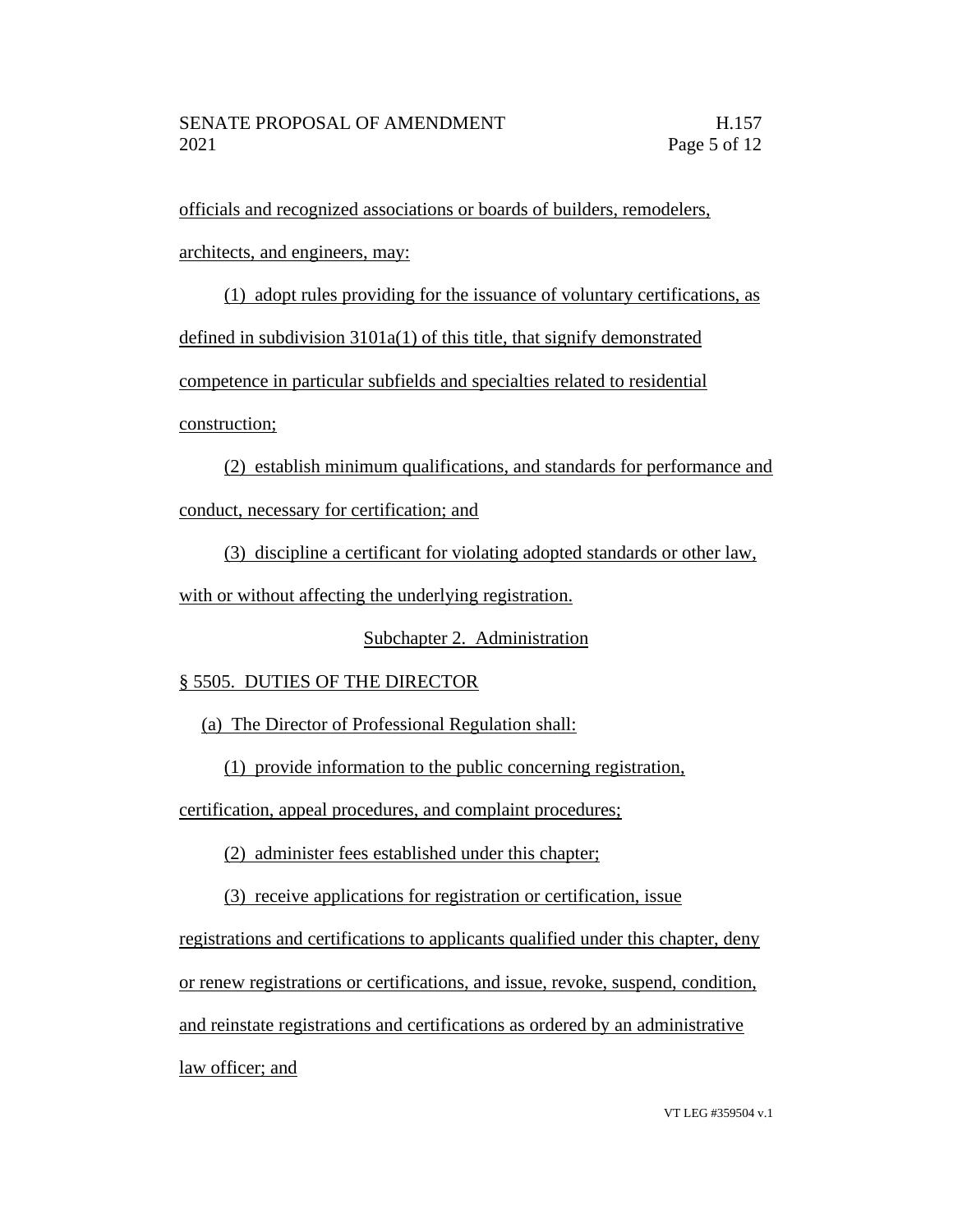(4) prepare and maintain a registry of registrants and certificants.

(b) The Director, after consultation with the advisors appointed pursuant to

section 5506 of this title, shall adopt rules to implement this chapter.

§ 5506. ADVISORS

(a) The Secretary of State shall appoint two persons pursuant to 3 V.S.A.

§ 129b to serve as advisors in matters relating to residential contractors and

construction.

(b) To be eligible to serve, an advisor shall:

(1) register under this chapter;

(2) have at least three years' experience in residential construction

immediately preceding appointment; and

(3) remain active in the profession during his or her service.

(c) The Director of Professional Regulation shall seek the advice of the

advisors in implementing this chapter.

§ 5507. FEES

A person regulated under this chapter shall pay the following fees at initial application and biennial renewal:

(1) Registration, individual: \$75.00.

(2) Registration, business organization: \$250.00.

(3) State certifications: \$75.00 for a first certification and \$25.00 for

each additional certification.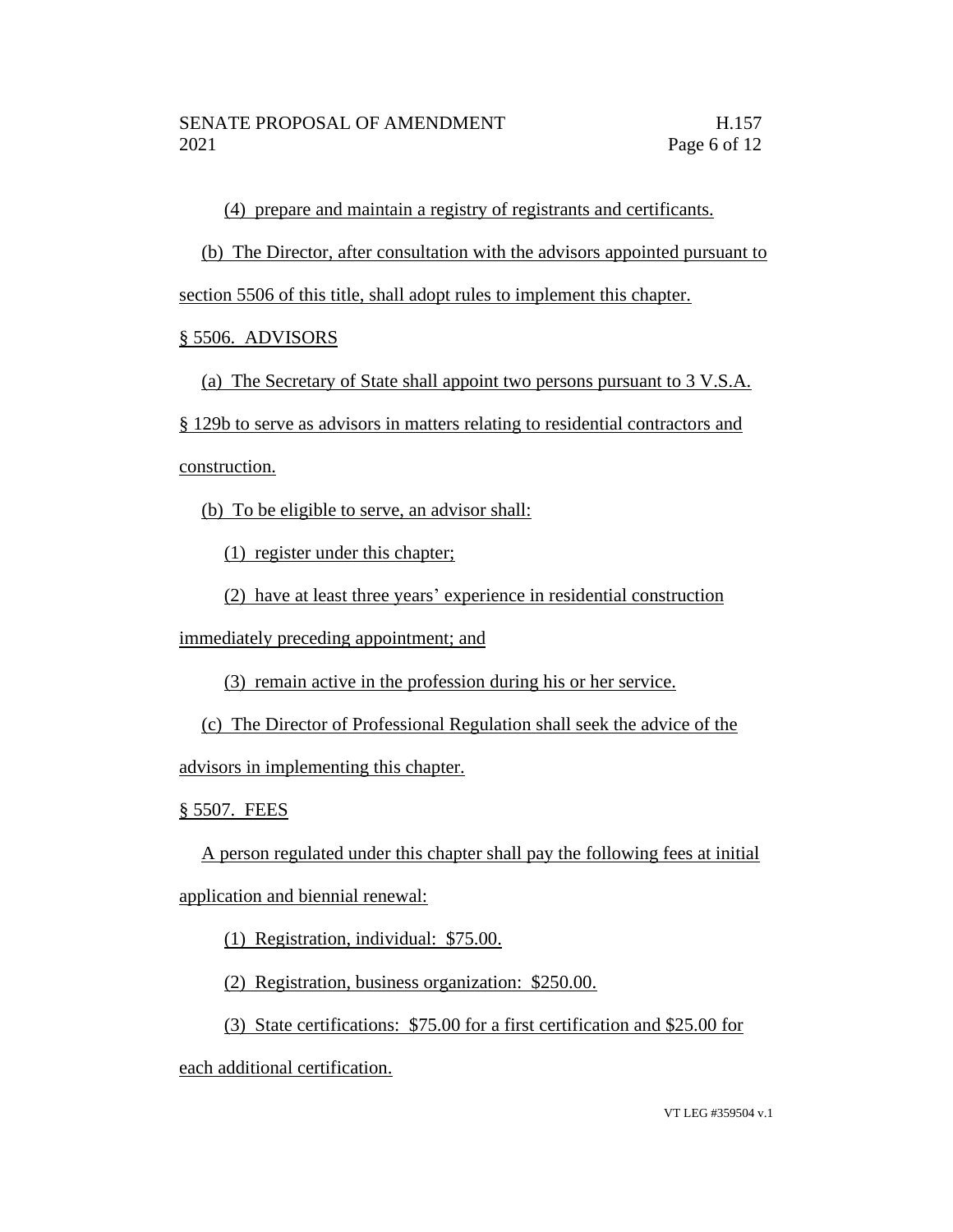### Subchapter 3. Registrations

### § 5508. ELIGIBILITY

To be eligible for registration, the Director of Professional Regulation shall

find that the applicant is in compliance with the provisions of this chapter and

applicable State law and has satisfied any judgment order related to the

provision of professional services to a homeowner.

### § 5509. REQUIREMENTS OF REGISTRANTS

(a) Insurance. A person registered under this chapter shall maintain

minimum liability insurance coverage in the amount of \$300,000.00 per claim

and \$1,000,000.00 aggregate, evidence of which may be required as a

precondition to issuance or renewal of a registration.

(b) Writing.

(1) A person registered under this chapter shall execute a written contract prior to receiving a deposit or commencing residential construction work if the estimated value of the labor and materials exceeds \$2,500.00.

(2) A contract shall specify:

(A) Price. One of the following provisions for the price of the contract:

(i) a maximum price for all work and materials;

(ii) a statement that billing and payment will be made on a time and materials basis, not to exceed a maximum price; or

VT LEG #359504 v.1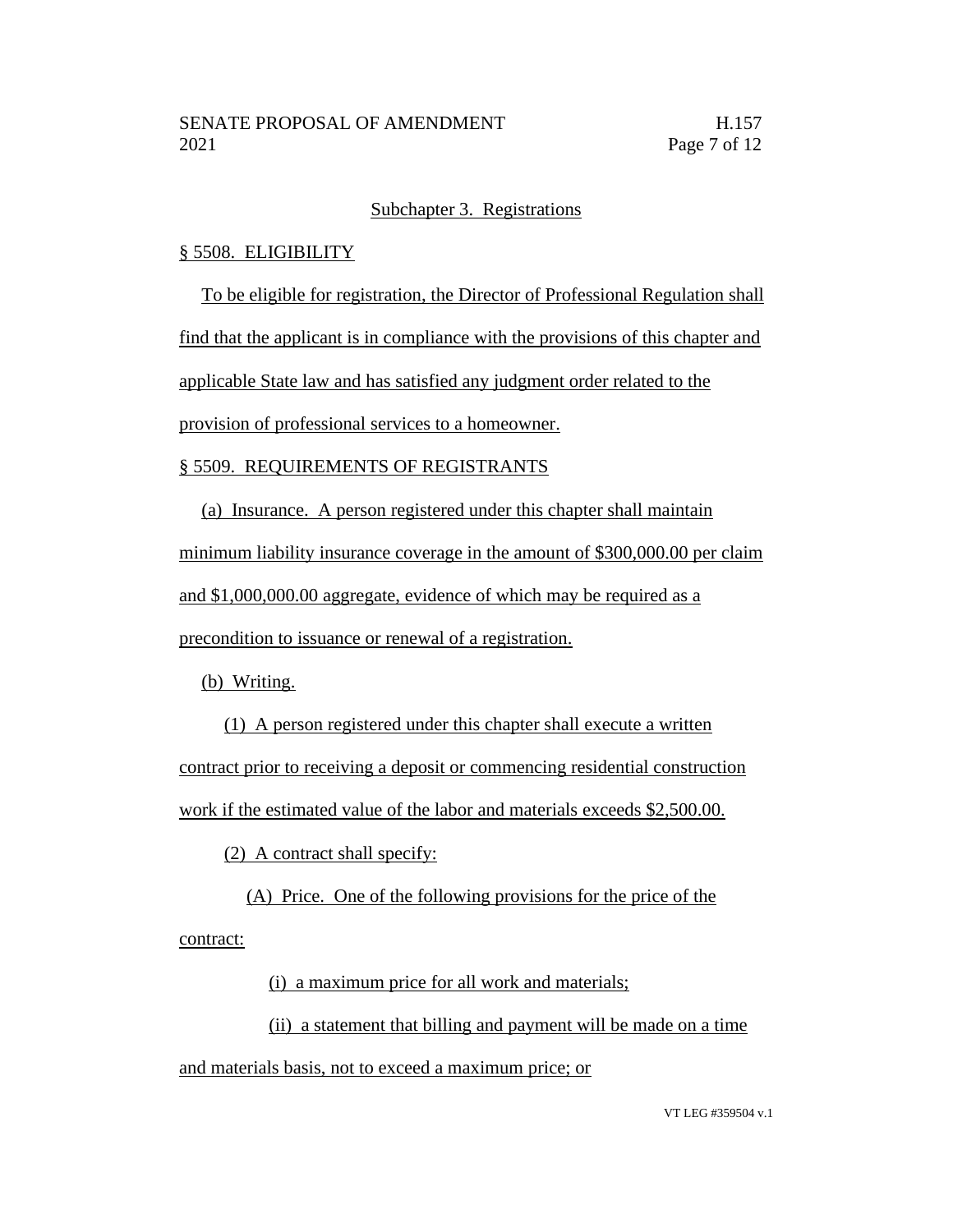(iii) a statement that billing and payment will be made on a time

and materials basis and that there is no maximum price.

(B) Work dates. Estimated start and completion dates.

(C) Scope of work. A description of the services to be performed and

a description of the materials to be used.

(D) Change order provision. A description of how and when

amendments to the contract may be approved and documented, as agreed by the parties.

(3) The parties shall document an amendment to the contract in a signed writing.

(c) Down payment.

(1) If a contract specifies a maximum price for all work and materials or a statement that billing and payment will be made on a time and materials basis, not to exceed a maximum price, the contract may require a down payment of up to one-half of the cost of labor to the consumer, or one-half of the price of materials, whichever is greater.

(2) If a contract specifies that billing and payment will be made on a time and materials basis and that there is no maximum price, the contract may require a down payment as negotiated by the parties.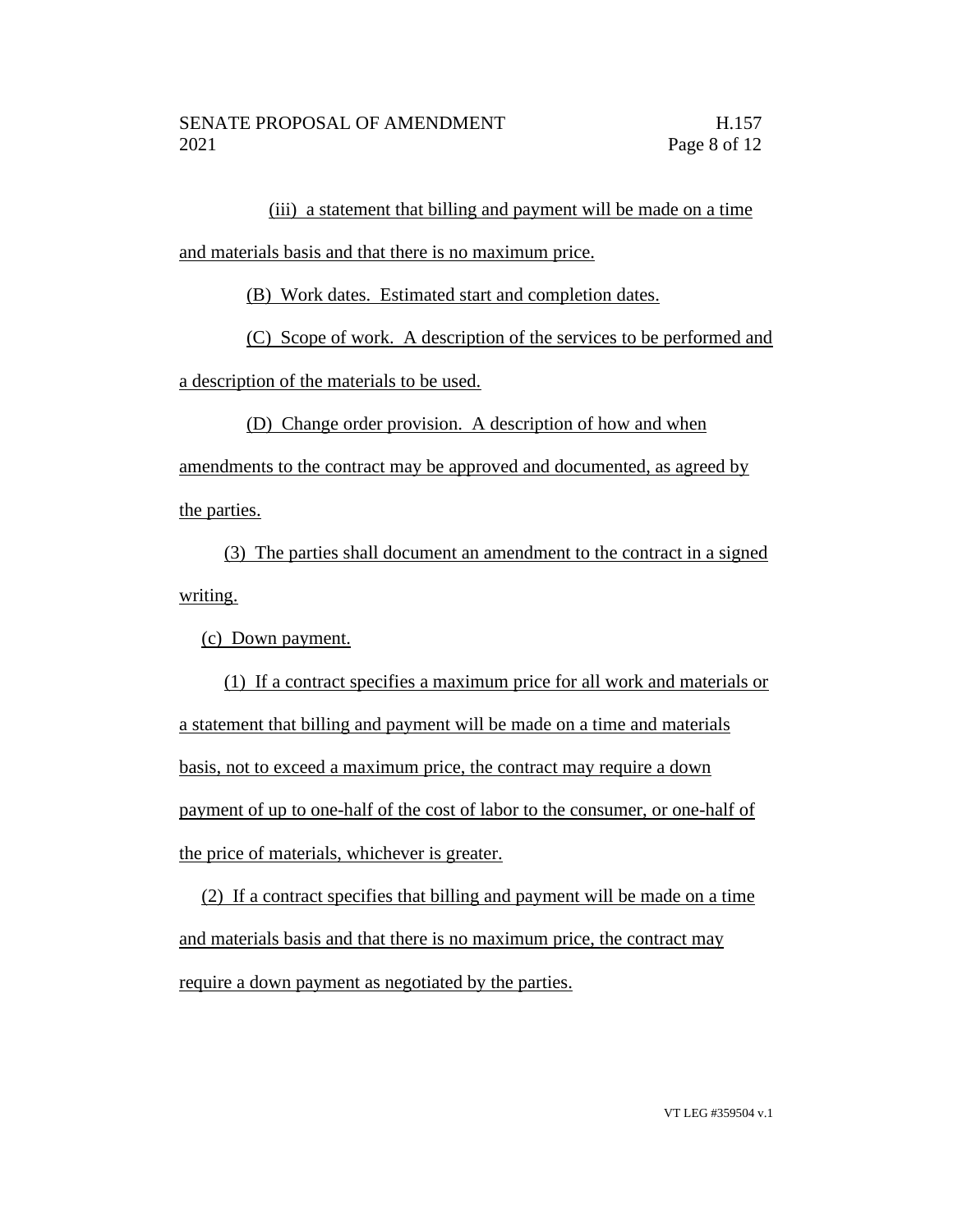### § 5510. PROHIBITIONS AND REMEDIES

(a) A person who does not register as required pursuant to this chapter may be subject to an injunction or a civil penalty, or both, for unauthorized practice as provided in 3 V.S.A. § 127(b).

(b) The Office of Professional Regulation may discipline a registrant or certificant for unprofessional conduct as provided in 3 V.S.A. § 129a, except that 3 V.S.A. § 129a(b) does not apply to a registrant.

(c) The following conduct by a registrant, certificant, applicant, or person who later becomes an applicant constitutes unprofessional conduct:

(1) failure to enter into a written contract when required by this chapter;

(2) failure to maintain liability or workers' compensation insurance as required by law;

(3) committing a deceptive act in commerce in violation of 9 V.S.A. § 2453;

(4) falsely claiming certification under this chapter, provided that this subdivision does not prevent accurate and nonmisleading advertising or statements related to credentials that are not offered by this State; and

(5) selling or fraudulently obtaining or furnishing a certificate of registration, certification, license, or any other related document or record, or assisting another person in doing so, including by reincorporating or altering a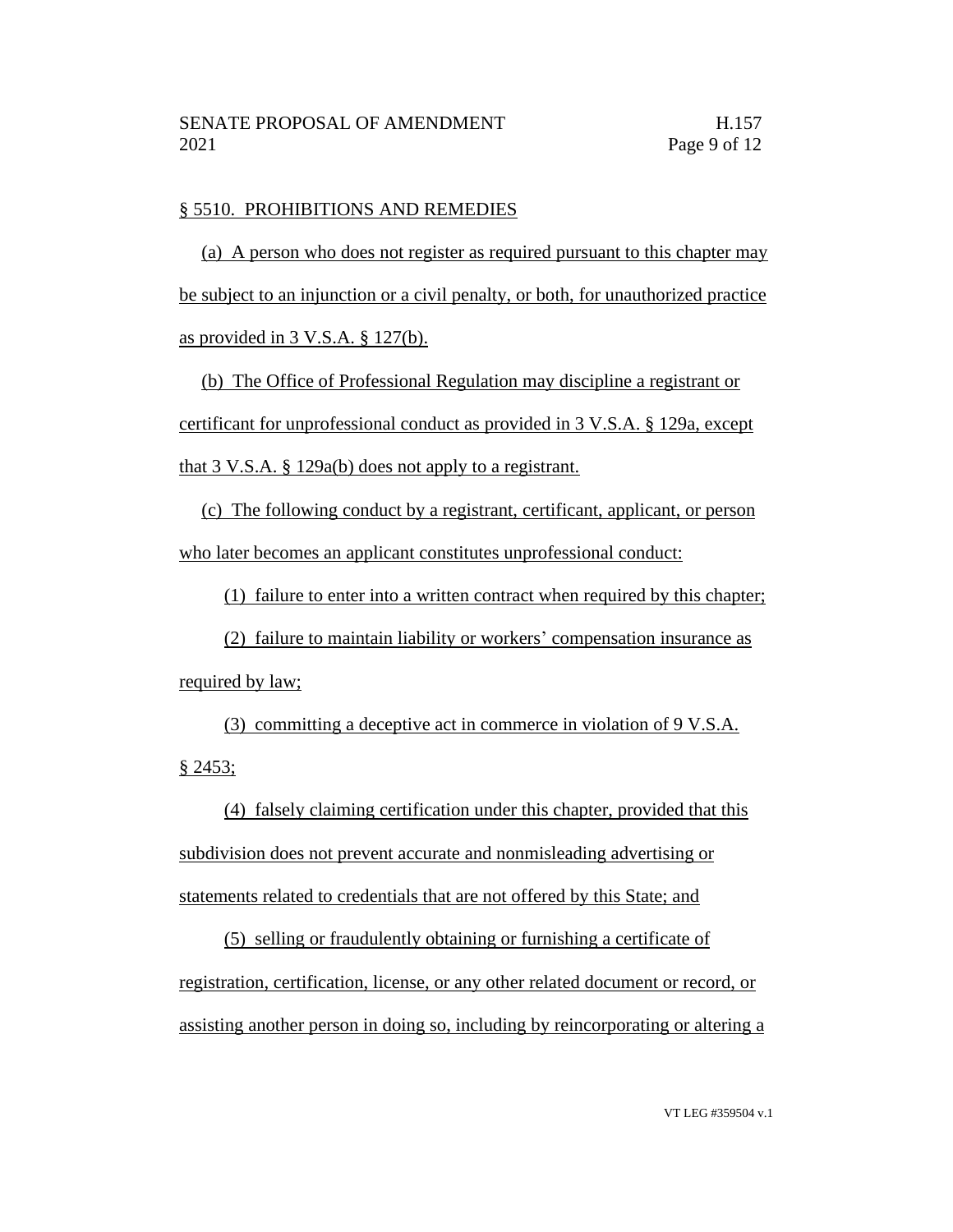trade name for the purpose or with the effect of evading or masking revocation,

suspension, or discipline against a registration issued under this chapter.

Sec. 4. IMPLEMENTATION

(a) Notwithstanding any contrary provision of 26 V.S.A. chapter 107:

(1) The initial biennial registration term for residential contractors pursuant to 26 V.S.A. chapter 107 shall begin on April 1, 2022.

(2) The Secretary of State may begin receiving applications for the initial registration term on December 1, 2021.

(3)(A) The registration fee for individuals who submit complete registration requests between December 1, 2021 and March 31, 2022 is \$25.00 and between April 1, 2022 and March 31, 2023, the fee is \$50.00.

(B) The registration fee for business organizations that submit complete registration requests between December 1, 2021 and March 31, 2022 is \$175.00 and between April 1, 2022 and March 31, 2023, the fee is \$200.00.

(4) Prior to April 1, 2023, the Office of Professional Regulation shall not take any enforcement action for unauthorized practice under 26 V.S.A. § 5510(a) against a residential contractor who fails to register as required by this act.

(b) On or before July 1, 2022, the Director of Professional Regulation shall establish an initial set of voluntary certifications, to include at minimum OSHA standards on construction projects and components of energy-efficient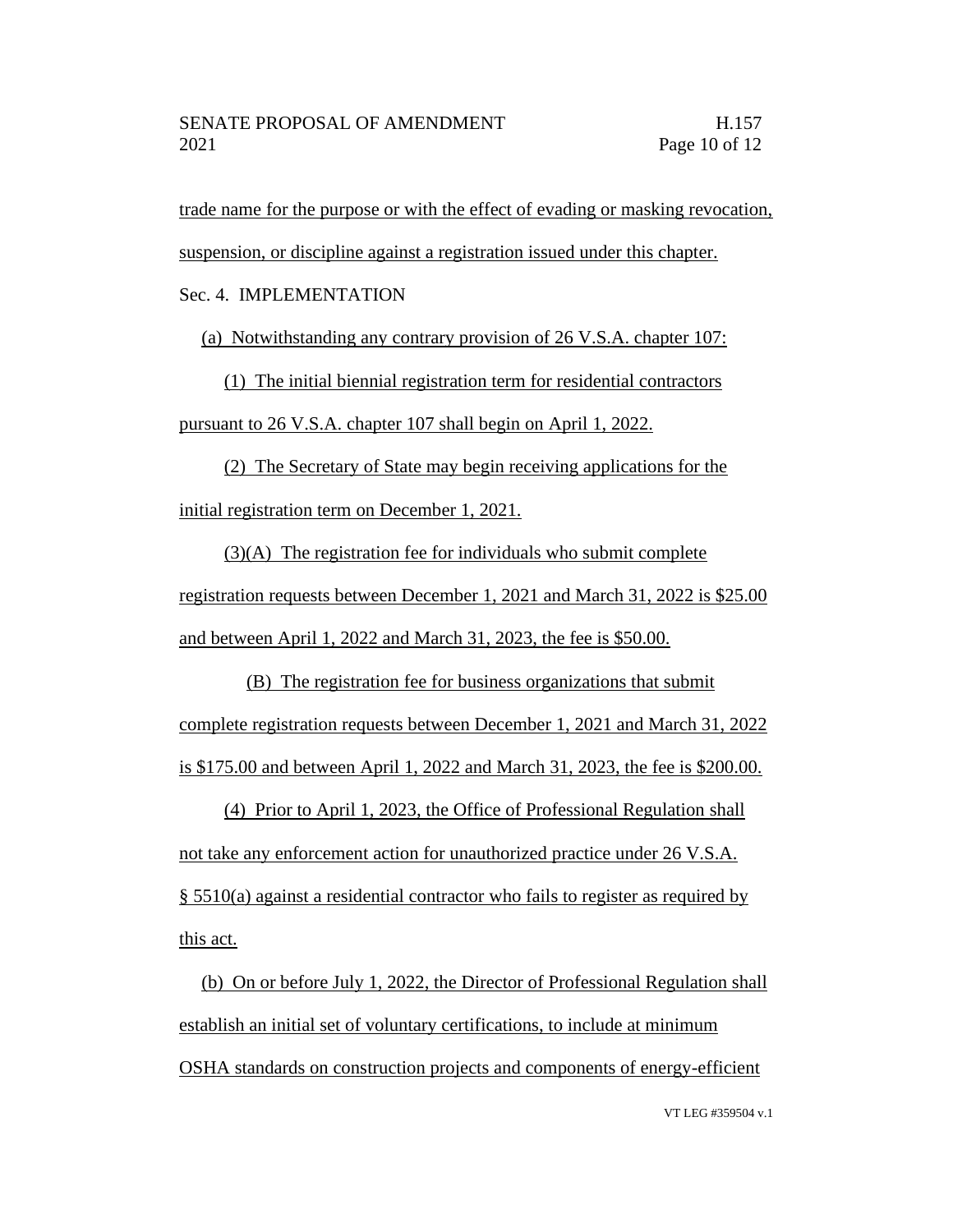"green" building for insulators, carpenters, and heating and ventilation installers.

(c) The Office of Professional Regulation shall adopt and publish model contract provisions to be available to residential contractors and consumers.

(d) The Office of Professional Regulation shall collaborate with the Department of Public Safety and interested stakeholders to prepare and disseminate information, which the Office shall provide upon registration or certification, that:

(1) notifies registrants and certificants that the authorized practice of certain professions is subject to regulation by the Department of Public Safety, including through the licensure, registration, or certification of persons performing certain plumbing and electrical work; and

(2) specifies that registration or certification with the Office of Professional Regulation does not authorize a registrant or certificant to perform any work that requires a separate licensure, registration, or certification from the Department of Public Safety.

Sec. 5. CREATION OF POSITIONS WITHIN THE OFFICE OF

# PROFESSIONAL REGULATION; LICENSING

(a) There are created within the Secretary of State's Office of Professional Regulation one new position in licensing and one new position in enforcement.